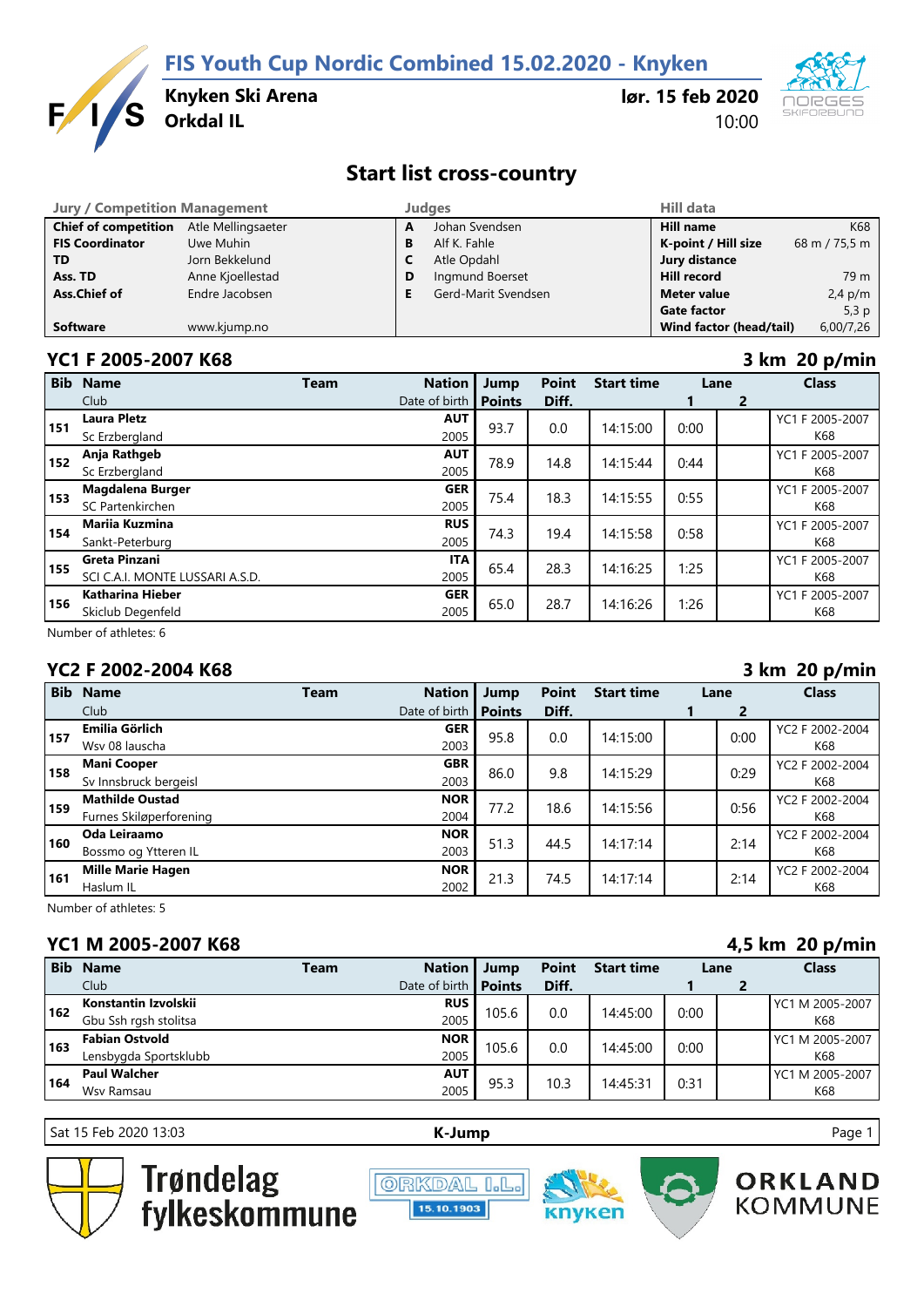**FIS Youth Cup Nordic Combined 15.02.2020 - Knyken**



**Knyken Ski Arena**

**lør. 15 feb 2020** 10:00



# **Start list cross-country**

### **YC1 M 2005-2007 K68 4,5 km 20 p/min**

|     | <b>Bib Name</b>                            | <b>Team</b> | <b>Nation</b>      | Jump          | <b>Point</b> | <b>Start time</b> | Lane |   | <b>Class</b>           |
|-----|--------------------------------------------|-------------|--------------------|---------------|--------------|-------------------|------|---|------------------------|
|     | Club                                       |             | Date of birth      | <b>Points</b> | Diff.        |                   | 1    | 2 |                        |
| 165 | Jorgen Berget Storsveen                    |             | <b>NOR</b>         | 90.7          | 14.9         | 14:45:45          | 0:45 |   | YC1 M 2005-2007        |
|     | Elverum Hopp                               |             | 2005               |               |              |                   |      |   | K68                    |
| 166 | <b>Luis Laukner</b>                        |             | <b>GER</b>         | 90.5          | 15.1         | 14:45:45          | 0:45 |   | YC1 M 2005-2007        |
|     | <b>VSC Klingenthal</b>                     |             | 2005               |               |              |                   |      |   | K68                    |
| 167 | <b>Mika Wunderlich</b>                     |             | <b>GER</b>         | 88.7          | 16.9         | 14:45:51          | 0:51 |   | YC1 M 2005-2007        |
|     | Sc Rueckershausen                          |             | 2005               |               |              |                   |      |   | K68                    |
| 168 | <b>Henrik Hilmarsen</b>                    |             | <b>NOR</b>         | 88.0          | 17.6         | 14:45:53          | 0:53 |   | YC1 M 2005-2007        |
|     | Tolga IL                                   |             | 2006               |               |              |                   |      |   | K68                    |
| 169 | <b>Even Leinan Lund</b>                    |             | <b>NOR</b>         | 85.1          | 20.5         | 14:46:02          | 1:02 |   | YC1 M 2005-2007        |
|     | Tolga IL                                   |             | 2005               |               |              |                   |      |   | K68                    |
| 170 | Iver Leiraamo                              |             | <b>NOR</b>         | 84.6          | 21.0         | 14:46:03          | 1:03 |   | YC1 M 2005-2007        |
|     | Bossmo og Ytteren IL                       |             | 2005               |               |              |                   |      |   | K68                    |
| 171 | <b>Alexander Leitner</b>                   |             | <b>AUT</b>         | 84.2          | 21.4         | 14:46:04          | 1:04 |   | YC1 M 2005-2007        |
|     | Nordic Team Absam                          |             | 2005               |               |              |                   |      |   | K68                    |
| 172 | <b>Torje Seljeset</b>                      |             | <b>NOR</b>         | 79.3          | 26.3         | 14:46:19          | 1:19 |   | YC1 M 2005-2007        |
|     | Markane IL                                 |             | 2005               |               |              |                   |      |   | K68                    |
| 173 | Vebjoern Berg-Hansen                       |             | <b>NOR</b>         | 79.0          | 26.6         | 14:46:20          | 1:20 |   | YC1 M 2005-2007        |
|     | Byaasen IL                                 |             | 2006               |               |              |                   |      |   | K68                    |
| 174 | <b>Isaac Olav Kjoellestad</b>              |             | <b>NOR</b>         | 72.8          | 32.8         | 14:46:38          | 1:38 |   | YC1 M 2005-2007        |
|     | Elverum Hopp                               |             | 2006               |               |              |                   |      |   | K68                    |
| 175 | <b>Ola Fredriksen Orset</b>                |             | <b>NOR</b>         | 60.6          | 45.0         | 14:47:15          | 2:15 |   | YC1 M 2005-2007        |
|     | Torvikbukt IL<br><b>Erik Leiraamo</b>      |             | 2006               |               |              |                   |      |   | K68                    |
| 176 |                                            |             | <b>NOR</b><br>2007 | 48.7          | 56.9         | 14:47:51          | 2:51 |   | YC1 M 2005-2007<br>K68 |
|     | Bossmo og Ytteren IL<br>Karl Haugen Kleppa |             | <b>NOR</b>         |               |              |                   |      |   | YC1 M 2005-2007        |
| 177 | Sprova IL                                  |             | 2005               | 47.7          | 57.9         | 14:47:54          | 2:54 |   | K68                    |
|     | <b>Oscar Røberg</b>                        |             | <b>NOR</b>         |               |              |                   |      |   | YC1 M 2005-2007        |
| 178 | Bossmo og Ytteren IL                       |             | 2007               | 41.1          | 64.5         | 14:47:54          | 2:54 |   | K68                    |
|     | <b>Oddvar Gunneroed</b>                    |             | <b>NOR</b>         |               |              |                   |      |   | YC1 M 2005-2007        |
| 179 | Istad IL                                   |             | 2007               | 21.8          | 83.8         | 14:47:54          | 2:54 |   | K68                    |
|     | Ludvig Røberg                              |             | <b>NOR</b>         |               |              |                   |      |   | YC1 M 2005-2007        |
| 180 | Bossmo og Ytteren IL                       |             | 2007               | 8.1           | 97.5         | 14:47:54          | 2:54 |   | K68                    |
|     |                                            |             |                    |               |              |                   |      |   |                        |

Number of athletes: 19

## **YC2 M 2002-2004 K68 4,5 km 20 p/min**

|            |                               |             |               |               |              |                   |  |      | .               |
|------------|-------------------------------|-------------|---------------|---------------|--------------|-------------------|--|------|-----------------|
| <b>Bib</b> | <b>Name</b>                   | <b>Team</b> | <b>Nation</b> | Jump          | <b>Point</b> | <b>Start time</b> |  | Lane | <b>Class</b>    |
|            | Club <sub></sub>              |             | Date of birth | <b>Points</b> | Diff.        |                   |  | 2    |                 |
| 181        | <b>Isak Andreas Langmo</b>    |             | <b>NOR</b>    | 100.7         | 0.0          | 14:45:00          |  | 0:00 | YC2 M 2002-2004 |
|            | Fiellørnen IL                 |             | 2004          |               |              |                   |  |      | K68             |
| 182        | <b>Andreas Ottesen</b>        |             | <b>NOR</b>    | 99.8          | 0.9          | 14:45:03          |  | 0:03 | YC2 M 2002-2004 |
|            | Gausdal Skilag                |             | 2003          |               |              |                   |  |      | K68             |
| 183        | Johan Fredriksen Orset        |             | <b>NOR</b>    | 99.1          | 1.6          | 14:45:05          |  | 0:05 | YC2 M 2002-2004 |
|            | Torvikbukt IL                 |             | 2003          |               |              |                   |  |      | K68             |
| 184        | <b>Egor Gerchu</b>            |             | <b>RUS</b>    | 97.7          | 3.0          | 14:45:09          |  | 0:09 | YC2 M 2002-2004 |
|            | Sankt-Peterburg SDUSHOR       |             | 2004          |               |              |                   |  |      | K68             |
| 185        | <b>Harald Martin Oihaugen</b> |             | <b>NOR</b>    |               | 94.9<br>5.8  | 14:45:17          |  | 0:17 | YC2 M 2002-2004 |
|            | Gausdal Skilag                |             | 2003          |               |              |                   |  |      | K68             |

Sat 15 Feb 2020 13:03 **[K-J](http://kjump.no/)ump** Page 2



Trøndelag<br>fylkeskommune